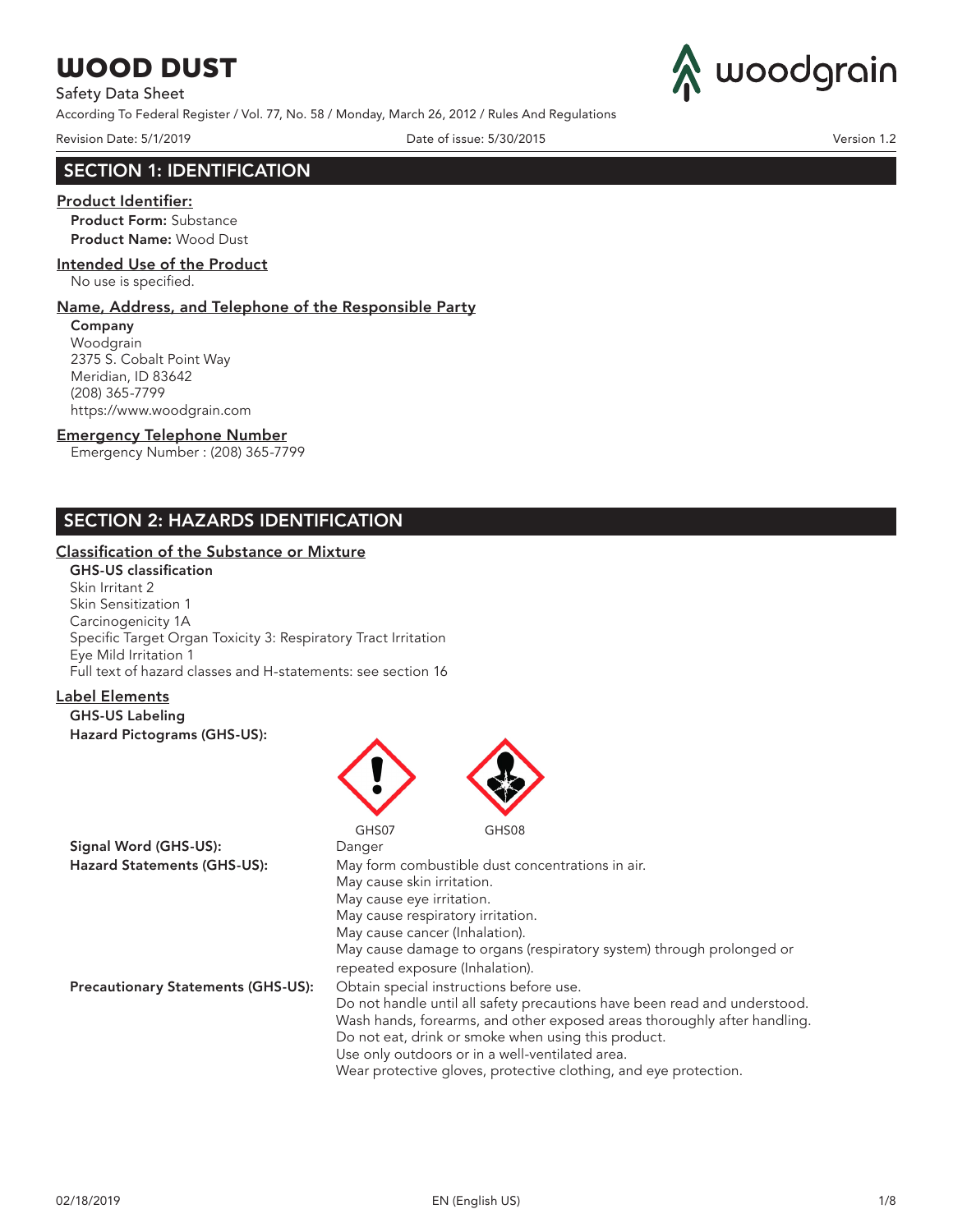Safety Data Sheet

According To Federal Register / Vol. 77, No. 58 / Monday, March 26, 2012 / Rules And Regulations



| Revision Date: 5/1/2019 | Date of issue: 5/30/2015                                                          | Version 1.2 |
|-------------------------|-----------------------------------------------------------------------------------|-------------|
| Response:               | If on skin: Wash with plenty of water.                                            |             |
|                         | If inhaled: Remove person to fresh air and keep at rest in a position comfortable |             |
|                         | for breathing.                                                                    |             |
|                         | If exposed or concerned: Get medical advice/attention.                            |             |
|                         | Call a poison center or doctor if you feel unwell.                                |             |
|                         | Get medical advice/attention if you feel unwell.                                  |             |
|                         | Specific treatment (see section 4 on this SDS).                                   |             |
|                         | If skin irritation occurs: Get medical advice/attention.                          |             |
|                         | Dispose of contents/container in accordance with local, regional, national,       |             |
|                         | territorial, provincial, and international regulations.                           |             |
| <b>Other Hazards</b>    |                                                                                   |             |

This product is not considered hazardous under U.S. OSHA 29 CFR 1910.1200 Hazard Communication Standard

Exposure may aggravate pre-existing eye, skin, or respiratory conditions. NFPA – Health=1, Flammability=1, Reactivity=0, Special Information=None

HMIS – Health=\*1, Flammability=1, Reactivity=0, PPE=E

\* Chronic Health Hazard

E= Safety glasses & gloves

Unknown Acute Toxicity (GHS-US): Not available

# SECTION 3: COMPOSITION/INFORMATION ON INGREDIENTS

#### **Substances**

| name                                   | product identifier  | $%$ (w/w) | <b>GHS-US</b> classification                                                                                                                   |
|----------------------------------------|---------------------|-----------|------------------------------------------------------------------------------------------------------------------------------------------------|
| Wood dust, non-allergenic,<br>softwood | (CAS No) RR-03806-2 | 100       | Combustible Dust Skin Irritant 2<br>Carcinogenicity 1A<br>Specific Target Organ Toxicity 3: Respiratory<br><b>Tract Irritation</b><br>Eve Mild |

# SECTION 4: FIRST AID MEASURES

### Description of First Aid Measures

| General:             | Never give anything by mouth to an unconscious person. If you feel unwell, seek medical advice).                                                                                                                                               |
|----------------------|------------------------------------------------------------------------------------------------------------------------------------------------------------------------------------------------------------------------------------------------|
| Inhalation:          | Using proper respiratory protection, move the exposed person to fresh air at once. Encourage exposed<br>person to cough, spit out, and blow nose to remove dust. Immediately call a poison center, physician,<br>or emergency medical service. |
| <b>Skin Contact:</b> | Remove contaminated clothing. Drench affected area with water for at least 15 minutes. Obtain medical<br>attention if irritation develops or persists.                                                                                         |
| Eye Contact:         | Rinse cautiously with water for at least 15 minutes. Remove contact lenses, if present and easy to do.<br>Continue rinsing. Obtain medical attention.                                                                                          |
| Ingestion:           | Rinse mouth. Do not induce vomiting. Seek medical attention if a large amount is swallowed.                                                                                                                                                    |

## Most Important Symptoms and Effects Both Acute and Delayed

| General:                 | Causes skin irritation. May cause respiratory irritation. May cause cancer.                                                                          |
|--------------------------|------------------------------------------------------------------------------------------------------------------------------------------------------|
| Inhalation:              | For particulates and dust: Irritation of the respiratory tract and the other mucous membranes.                                                       |
| <b>Skin Contact:</b>     | Redness, pain, swelling, itching, burning, dryness, and dermatitis. Prolonged contact with large<br>amounts of dust may cause mechanical irritation. |
| Eye Contact:             | Prolonged contact with large amounts of dust may cause mechanical irritation.                                                                        |
| <b>Chronic Symptoms:</b> | Prolonged inhalation of wood dust is known may cause cancer of the respiratory system and<br>lung disease.                                           |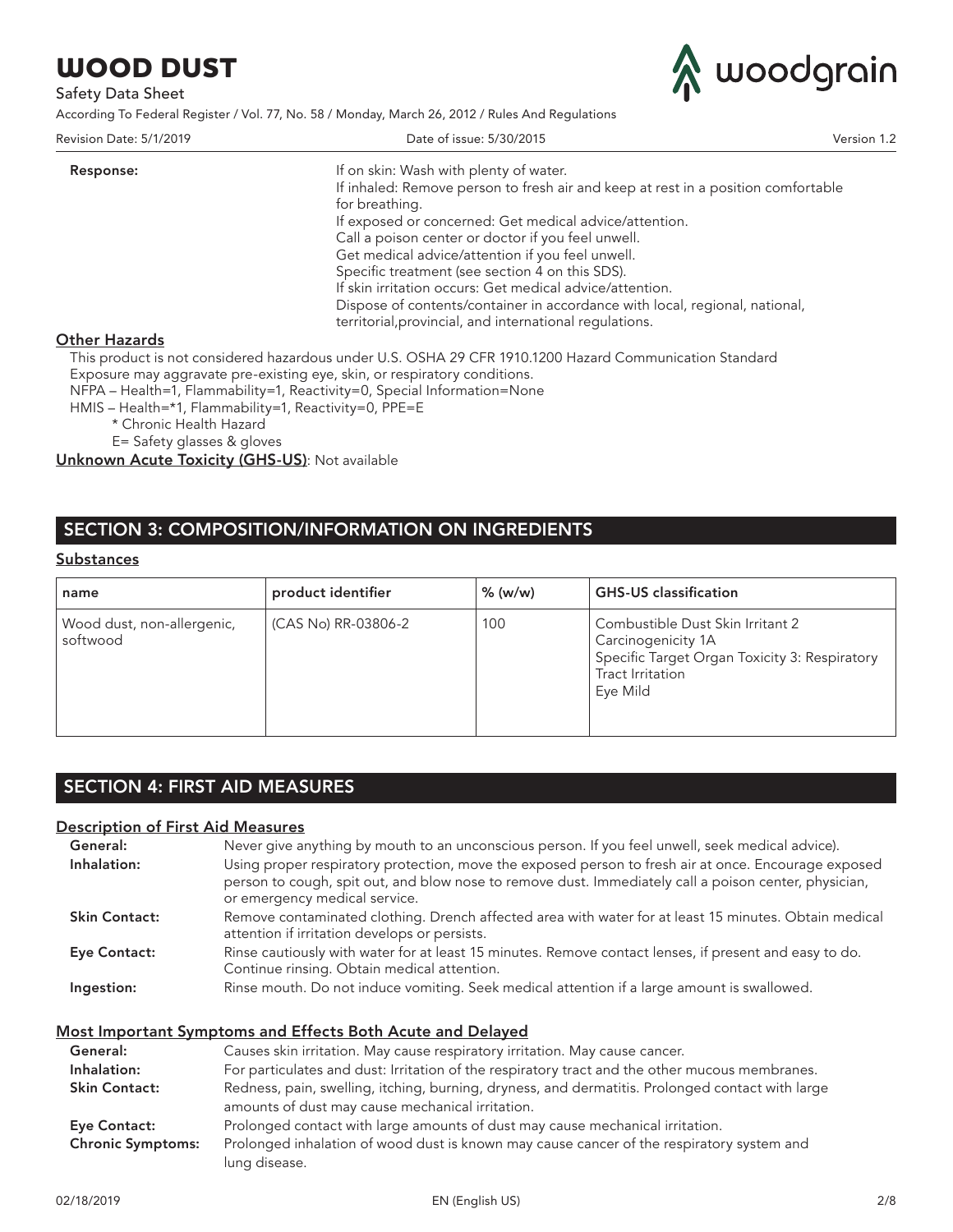Safety Data Sheet

According To Federal Register / Vol. 77, No. 58 / Monday, March 26, 2012 / Rules And Regulations





### Indication of Any Immediate Medical Attention and Special Treatment Needed

If exposed or concerned, get medical advice and attention. If medical advice is needed, have product container or label at hand.

# SECTION 5: FIREFIGHTING MEASURES

#### Extinguishing Media

Suitable Extinguishing Media: Use extinguishing media appropriate for surrounding fire.

#### Special Hazards Arising From the Substance or Mixture

| Fire Hazard:                           | Combustible Dust.                                                                                                                                                 |
|----------------------------------------|-------------------------------------------------------------------------------------------------------------------------------------------------------------------|
| <b>Explosion Hazard:</b>               | Dust explosion hazard in air.                                                                                                                                     |
| <b>Reactivity:</b>                     | Hazardous reactions will not occur under normal conditions.                                                                                                       |
| <b>Advice for Firefighters</b>         |                                                                                                                                                                   |
| <b>Precautionary Measures Fire:</b>    | Exercise caution when fighting fire.                                                                                                                              |
| <b>Firefighting Instructions:</b>      | Use water spray or fog for cooling exposed containers.                                                                                                            |
| <b>Protection During Firefighting:</b> | Do not enter fire area without proper protective equipment, including<br>respirtory protection.                                                                   |
| <b>Hazardous Combustion Products:</b>  | Under fire conditions this material may produce hazardous carbon dioxide<br>(CO2), carbon monoxide (CO), various low molecular weight hydrocarbons, and<br>smoke. |
| <b>Other Information:</b>              | Risk of dust explosion.                                                                                                                                           |

### Reference to Other Sections

Refer to section 9 for flammability properties.

## SECTION 6: ACCIDENTAL RELEASE MEASURES

### Steps to be Taken In Case Material Is Released or Spilled:

Sweep or vacuum up for recovery and disposal. Avoid creating dusty conditions whenever feasible. Maintain good housekeeping to avoid accumulation of wood dust on exposed surfaces. Use approved filtering face piece respirator ("dust mask") and goggles where ventilation is not possible and exposure limits may be exceeded or for additional worker comfort.

*See Heading 8. Exposure controls and personal protection. See Section 13, Disposal Considerations.*

# SECTION 7: HANDLING AND STORAGE

### Precautions to be Taken in Handling and Storage:

Dried wood dust may pose a combustible dust hazard. Keep away from ignition sources. Avoid eye contact. Avoid prolonged or repeated contact with skin. Avoid prolonged or repeated breathing of wood dust. Store in well-ventilated, cool, dry place away from open flame.

### Specific End Use(s)

No use is specified.

# SECTION 8: EXPOSURE CONTROLS/PERSONAL PROTECTION

### Control Parameters

For substances listed in section 3 that are not listed here, there are no established Exposure limits from the manufacturer, supplier, importer, or the appropriate advisory agency including: ACGIH (TLV), AIHA (WEEL), NIOSH (REL), OSHA (PEL), Canadian provincial governments, or the Mexican government.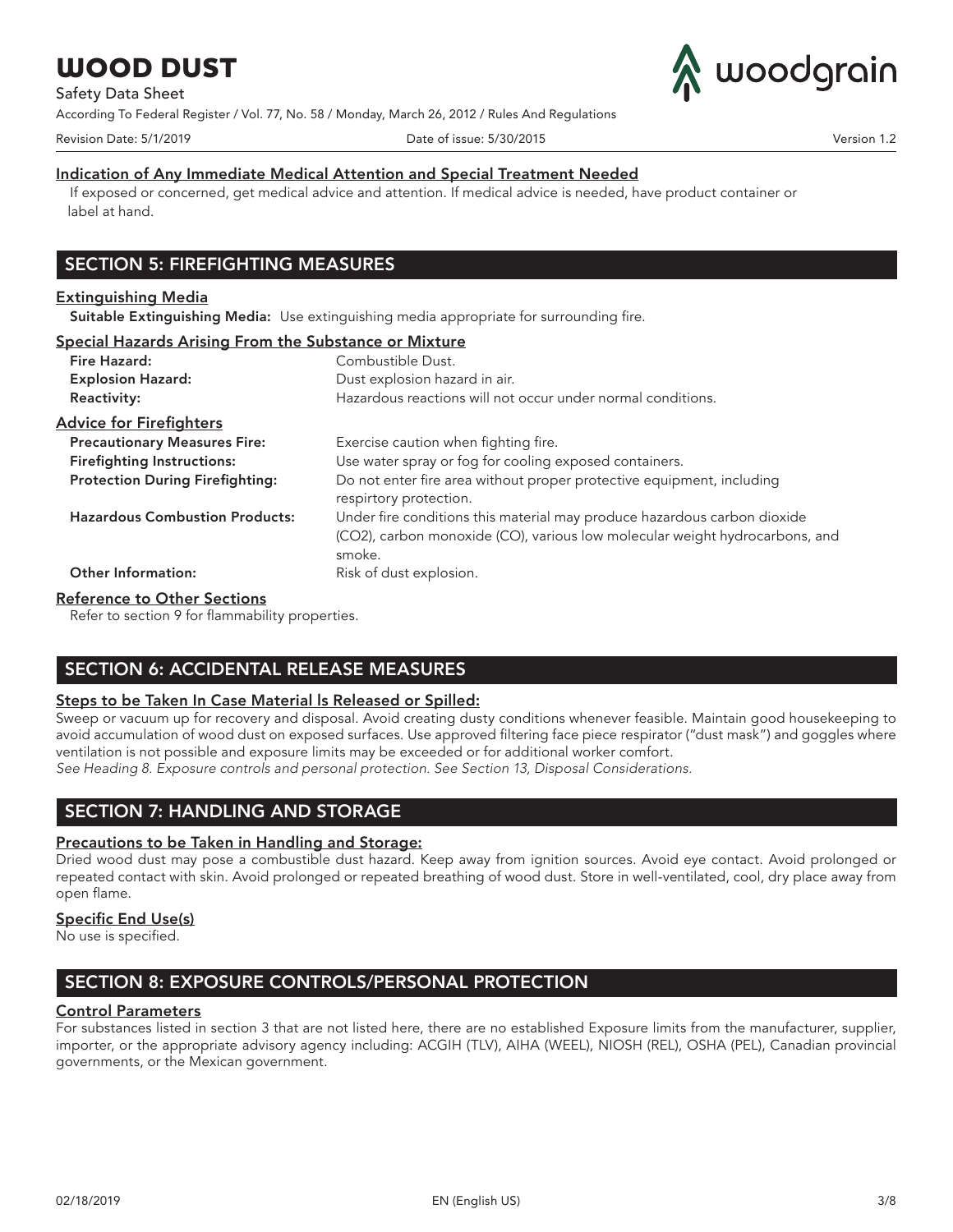Safety Data Sheet

According To Federal Register / Vol. 77, No. 58 / Monday, March 26, 2012 / Rules And Regulations

Revision Date: 5/1/2019 Date of issue: 5/30/2015 Version 1.2

woodgrain

| Particulates not otherwise classified (PNOC) (RR-00072-6) |                                     |                                                                                                                                                                                                                                          |  |
|-----------------------------------------------------------|-------------------------------------|------------------------------------------------------------------------------------------------------------------------------------------------------------------------------------------------------------------------------------------|--|
| <b>USA ACGIH</b>                                          | ACGIH TWA (mg/m <sup>3</sup> )      | 3 mg/m <sup>3</sup> Respirable fraction<br>10 mg/m <sup>3</sup> Total Dust                                                                                                                                                               |  |
| <b>USA OSHA</b>                                           | OSHA PEL (TWA) (mg/m <sup>3</sup> ) | * 15 mg/m <sup>3</sup> Total Dust                                                                                                                                                                                                        |  |
| Alberta                                                   | OEL TWA (mg/m <sup>3</sup> )        | 3 mg/m <sup>3</sup> (respirable)<br>10 mg/m $3$ (total)                                                                                                                                                                                  |  |
| <b>British Columbia</b>                                   | OEL TWA (mg/m <sup>3</sup> )        | 10 mg/m <sup>3</sup> (inhalable particles, recommended) 3 mg/m <sup>3</sup> (respi-<br>rable particles, recommended)                                                                                                                     |  |
| Manitoba                                                  | OEL TWA (mg/m <sup>3</sup> )        | 10 mg/m <sup>3</sup> (inhalable particles, recommended) 3 mg/m <sup>3</sup> (respi-<br>rable particles, recommended)                                                                                                                     |  |
| <b>New Brunswick</b>                                      | OEL TWA (mg/m <sup>3</sup> )        | 3 mg/m <sup>3</sup> (particulate matter containing no Asbestos and <1%<br>Crystalline silica, respirable fraction)<br>10 mg/m <sup>3</sup> (particulate matter containing no Asbestos and <1%<br>Crystalline silica, inhalable fraction) |  |
| Newfoundland & Labrador                                   | OEL TWA (mg/m <sup>3</sup> )        | 10 mg/m <sup>3</sup> (inhalable particles, recommended)<br>3 mg/m <sup>3</sup> (respirable particles, recommended)                                                                                                                       |  |
| Nova Scotia                                               | OEL TWA (mg/m <sup>3</sup> )        | 10 mg/m <sup>3</sup> (inhalable particles, recommended)<br>3 mg/m <sup>3</sup> (respirable particles, recommended)                                                                                                                       |  |
| Nunavut                                                   | OEL TWA (mg/m <sup>3</sup> )        | 5 mg/m <sup>3</sup> (respirable mass) 10 mg/m <sup>3</sup> (total mass)                                                                                                                                                                  |  |
| <b>Northwest Territories</b>                              | OEL STEL (mg/m <sup>3</sup> )       | 20 mg/m <sup>3</sup> (insoluble or poorly soluble-inhalable fraction)<br>6 mg/m <sup>3</sup> (insoluble or poorly soluble-respirable fraction)                                                                                           |  |
| <b>Northwest Territories</b>                              | OEL TWA (mg/m <sup>3</sup> )        | 10 mg/m <sup>3</sup> (insoluble or poorly soluble-inhalable fraction)<br>3 mg/m <sup>3</sup> (insoluble or poorly soluble-respirable fraction)                                                                                           |  |
| Ontario                                                   | OEL TWA (mg/m <sup>3</sup> )        | 10 mg/m <sup>3</sup> (inhalable)<br>3 mg/m <sup>3</sup> (respirable)                                                                                                                                                                     |  |
| <b>Prince Edward Island</b>                               | OEL TWA (mg/m <sup>3</sup> )        | 10 mg/m <sup>3</sup> (inhalable particles, recommended)<br>3 mg/m <sup>3</sup> (respirable particles, recommended)                                                                                                                       |  |
| Québec                                                    | VEMP (mg/m <sup>3</sup> )           | 10 mg/m <sup>3</sup> (including dust, inert or nuisance particulate total<br>dust)                                                                                                                                                       |  |
| Saskatchewan                                              | OEL STEL (mg/m <sup>3</sup> )       | 20 mg/m <sup>3</sup> (insoluble or poorly soluble-inhalable fraction)<br>6 mg/m <sup>3</sup> (insoluble or poorly soluble-respirable fraction)                                                                                           |  |
| Saskatchewan                                              | OEL TWA (mg/m <sup>3</sup> )        | 10 mg/m <sup>3</sup> (insoluble or poorly soluble-inhalable fraction)<br>3 mg/m <sup>3</sup> (insoluble or poorly soluble-respirable fraction)                                                                                           |  |
| Wood dust, non-allergenic, softwood (RR-03806-2)          |                                     |                                                                                                                                                                                                                                          |  |
| <b>British Columbia</b>                                   | OEL TWA (mg/m <sup>3</sup> )        | $2.5 \text{ mg/m}^3$                                                                                                                                                                                                                     |  |

\* In AFL-CIO v OSHA, 965 F. 2d 962 (11th Cir. 1992), the Court overturned OSHA's 1989 Air Contaminants Rule, including the special PEL's for wood dust that OSHA had established at that time. The 1989 vacated PEL's were: 5 mg/m3 PEL-TWA and 10 mg/m3 STEL (15 min) all softwood and hardwood except Western Red Cedar. Wood dust is now regulated by OSHA as "Particulates Not Otherwise Regulated" (PNOR), which is also referred to as "nuisance dust." However, some states have incorporated the 1989 OSHA PEL's in their state plans. Additionally, OSHA indicated that it may cite employers under the OSH Act general duty clause in appropriate circumstances for noncompliance with the 1989 PEL's."

## Exposure Controls

### Appropriate Engineering Controls:

Emergency eye wash fountains and safety showers should be available in the immediate vicinity of any potential exposure. Ensure adequate ventilation, especially in confined areas. Ensure all national/local regulations are observed. Proper grounding procedures to avoid static electricity should be followed. Use explosion-proof equipment. Use local exhaust or general dilution ventilation or other suppression methods to maintain dust levels below exposure limits. Power equipment should be equipped with proper dust collection devices. It is recommended that all dust control equipment such as local exhaust ventilation and material transport systems involved in handling of this product contain explosion relief vents or an explosion suppression system or an oxygen-deficient environment.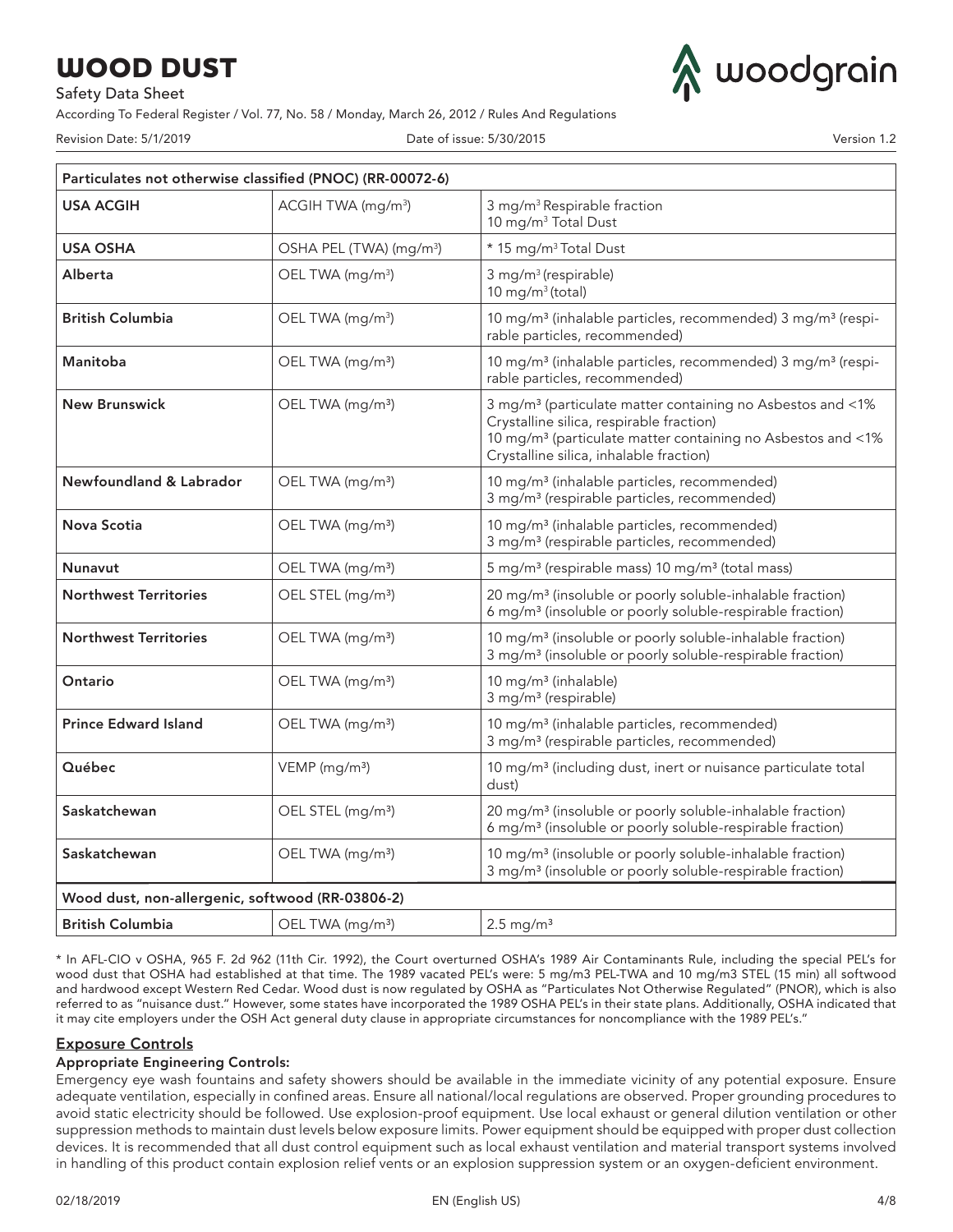Safety Data Sheet

According To Federal Register / Vol. 77, No. 58 / Monday, March 26, 2012 / Rules And Regulations



Revision Date: 5/1/2019 Date of issue: 5/30/2015 Version 1.2

### Personal Protective Equipment:

Gloves. Protective clothing. For particulates and dust: Protective goggles. Insufficient ventilation: wear respiratory protection.



Hand Protection: Wear protective gloves. Skin and Body Protection: Wear suitable protective clothing.

Materials for Protective Clothing: Suitable materials with adequate protection. Eye Protection: **In case of dust production: protective goggles.** Respiratory Protection: Use NIOSH-approved dust mask if dust has the potential to become airborne. Other Information: When using, do not eat, drink or smoke

# SECTION 9: PHYSICAL AND CHEMICAL PROPERTIES

## Information on Basic Physical and Chemical Properties

| <b>Physical State:</b>                                    | Solid                                                                   |
|-----------------------------------------------------------|-------------------------------------------------------------------------|
| Appearance:                                               | Not available                                                           |
| Odor:                                                     | Not available                                                           |
| <b>Odor Threshold:</b>                                    | Not available                                                           |
| pH:                                                       | Not available                                                           |
| <b>Evaporation Rate:</b>                                  | Not available                                                           |
| <b>Melting Point:</b>                                     | Not available                                                           |
| <b>Freezing Point:</b>                                    | Not available                                                           |
| <b>Boiling Point:</b>                                     | Not available                                                           |
| <b>Flash Point:</b>                                       | Not available                                                           |
| <b>Auto-ignition Temperature:</b>                         | Not available                                                           |
| <b>Decomposition Temperature:</b>                         | Not available                                                           |
| Flammability (solid, gas):                                | Not available                                                           |
| Lower Flammable Limit:                                    | Not available                                                           |
| Upper Flammable Limit:                                    | Not available                                                           |
| <b>Vapor Pressure:</b>                                    | Not available                                                           |
| Relative Vapor Density at 20° C:                          | Not available                                                           |
| <b>Relative Density:</b>                                  | Not available                                                           |
| <b>Specific Gravity:</b>                                  | Not available                                                           |
| Solubility:                                               | Not available                                                           |
| <b>Partition Coefficient: N-Octanol/Water:</b>            | Not available                                                           |
| Viscosity:                                                | Not available                                                           |
| <b>Explosion Data – Sensitivity to Mechanical Impact:</b> | Not expected to present an explosion hazard due to<br>mechanical impact |
| Explosion Data – Sensitivity to Static Discharge:         | Static discharge could act as ignition source                           |

## SECTION 10: STABILITY AND REACTIVITY

Possibility of Hazardous Reactions: None known Incompatible Materials: None known Hazardous Decomposition Products: None known.

Reactivity: **Reactivity: Hazardous reactions will not occur under normal conditions.** Chemical Stability: Stable under recommended handling and storage conditions (see section 7). Conditions to Avoid: Sparks, heat, open flame and other sources of ignition.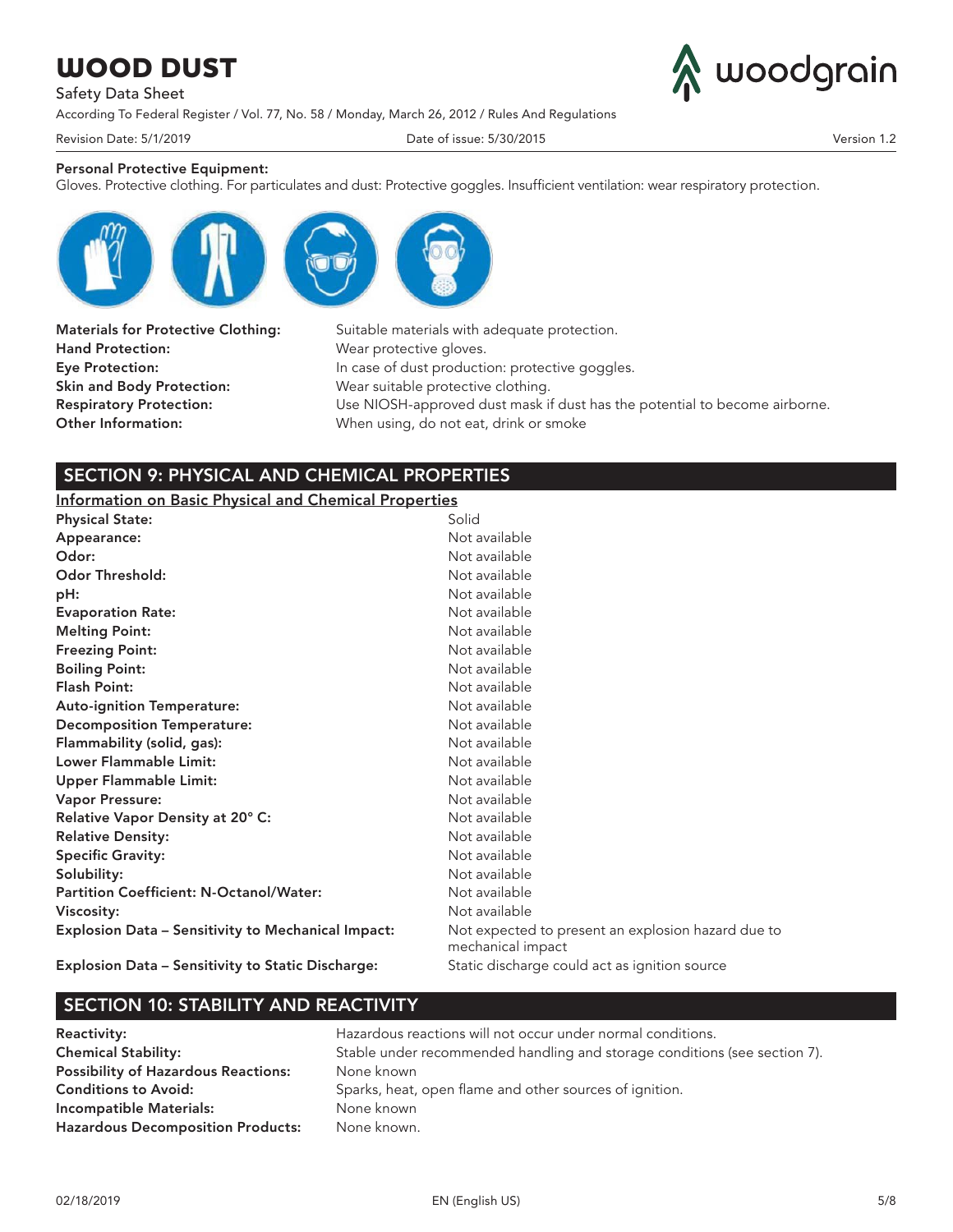Safety Data Sheet

According To Federal Register / Vol. 77, No. 58 / Monday, March 26, 2012 / Rules And Regulations



Revision Date: 5/1/2019 Date of issue: 5/30/2015 Version 1.2

# SECTION 11: TOXICOLOGICAL INFORMATION

| <u>Information on Toxicological Effects - Product</u>      |                                                                                                                                                         |
|------------------------------------------------------------|---------------------------------------------------------------------------------------------------------------------------------------------------------|
| <b>Acute Toxicity:</b>                                     | Not classified                                                                                                                                          |
| LD50 and LC50 Data:                                        | Not available                                                                                                                                           |
| <b>Skin Corrosion/Irritation:</b>                          | Causes skin irritation.                                                                                                                                 |
| <b>Serious Eye Damage/Irritation:</b>                      | Not classified                                                                                                                                          |
| Respiratory or Skin Sensitization:                         | Not classified                                                                                                                                          |
| <b>Germ Cell Mutagenicity:</b>                             | Not classified                                                                                                                                          |
| Teratogenicity:                                            | Not classified                                                                                                                                          |
| Carcinogenicity:                                           | May cause cancer (Inhalation).                                                                                                                          |
| <b>Specific Target Organ Toxicity (Repeated Exposure):</b> | May cause damage to organs (respiratory system) through prolonged<br>or repeated exposure (Inhalation).                                                 |
| <b>Reproductive Toxicity:</b>                              | Not classified                                                                                                                                          |
| <b>Aspiration Hazard:</b>                                  | Not classified                                                                                                                                          |
| Symptoms/Injuries After Inhalation:                        | For particulates and dust: Irritation of the respiratory tract and the                                                                                  |
|                                                            | other mucous membranes.                                                                                                                                 |
| Symptoms/Injuries After Skin Contact:                      | Redness, pain, swelling, itching, burning, dryness, and dermatitis.<br>Prolonged contact with large amounts of dust may cause mechanical<br>irritation. |
| Symptoms/Injuries After Eye Contact:                       | Prolonged contact with large amounts of dust may cause mechanical<br>irritation.                                                                        |
| <b>Chronic Symptoms:</b>                                   | Prolonged inhalation of wood dust may cause cancer of the<br>respiratory system and lung disease.                                                       |
|                                                            |                                                                                                                                                         |

### Information on Toxicological Effects - Ingredient(s) LD50 and LC50 Data:

| Wood dust, non-allergenic, softwood (RR-03806-2) |                          |  |
|--------------------------------------------------|--------------------------|--|
| <b>IARC Group</b>                                |                          |  |
| <b>National Toxicology Program (NTP) Status</b>  | Known Human Carcinogens. |  |

# SECTION 12: ECOLOGICAL INFORMATION

### **Toxicity**

Ecology - General: Not classified.

### Persistence and Degradability

| <b>Wood Dust</b>              |                  |
|-------------------------------|------------------|
| Persistence and Degradability | Not established. |

## Bioaccumulative Potential

### Wood Dust

Bioaccumulative Potential Not established.

#### Mobility in Soil Not available

# Other Adverse Effects

Other Information: Avoid release to the environment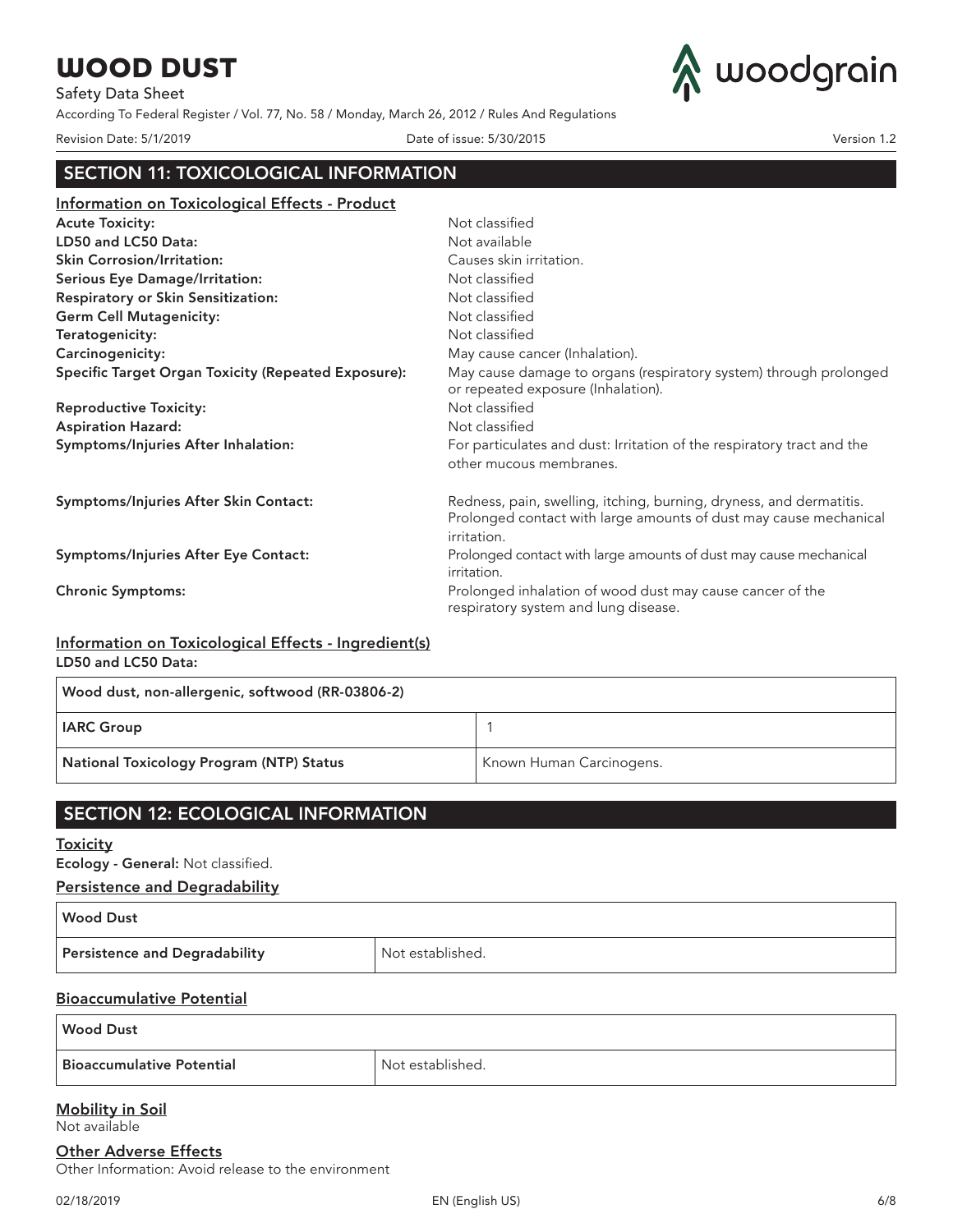# Safety Data Sheet

According To Federal Register / Vol. 77, No. 58 / Monday, March 26, 2012 / Rules And Regulations



Revision Date: 5/1/2019 Date of issue: 5/30/2015 Version 1.2

# SECTION 13: DISPOSAL CONSIDERATIONS

Waste Disposal Recommendations: Dispose of contents/container in accordance with local, regional, national, and international regulations Additional Information: Container may remain hazardous when empty. Continue to observe all precautions. Ecology – Waste Materials: Avoid unnecessary release to the environment.

## SECTION 14: TRANSPORT INFORMATION

| In Accordance with DOT  | Not regulated for transport. |
|-------------------------|------------------------------|
| In Accordance with IMDG | Not regulated for transport. |
| In Accordance with IATA | Not regulated for transport. |
| In Accordance with TDG  | Not regulated for transport. |
|                         |                              |

# SECTION 15: REGULATORY INFORMATION

## US Federal Regulations

| SARA Section 311/312 Hazard Classes | Immediate (acute) health hazard<br>Delayed (chronic) health hazard |
|-------------------------------------|--------------------------------------------------------------------|

### US State Regulations

| Wood dust, non-allergenic, softwood (RR-03806-2)                                                             |                                                                                                      |  |
|--------------------------------------------------------------------------------------------------------------|------------------------------------------------------------------------------------------------------|--|
| U.S. - California - Proposition 65 -<br><b>Carcinogens List</b>                                              | <b>WARNING:</b> This product contains chemicals known to the State<br>of California to cause cancer. |  |
| Wood dust, nonallergenic, softwood (RR-03806-2)                                                              |                                                                                                      |  |
| U.S. - New Jersey - Right to Know Hazardous Substance List<br>U.S. - Pennsylvania - RTK (Right to Know) List |                                                                                                      |  |

## Canadian Regulations

| <b>Wood Dust</b>                                 |                                                                                                                                                                     |
|--------------------------------------------------|---------------------------------------------------------------------------------------------------------------------------------------------------------------------|
| <b>WHMIS Classification</b>                      | Class D Division 2 Subdivision A - Very toxic material causing other toxic effects<br>Class D Division 2 Subdivision B - Toxic material causing other toxic effects |
| $\textcircled{t}$                                |                                                                                                                                                                     |
| Wood dust, non-allergenic, softwood (RR-03806-2) |                                                                                                                                                                     |
| <b>WHMIS Classification</b>                      | Class D Division 2 Subdivision A - Very toxic material causing other toxic effects<br>Class D Division 2 Subdivision B - Toxic material causing other toxic effects |

This product has been classified in accordance with the hazard criteria of the Controlled Products Regulations (CPR) and the SDS contains all of the information required by CPR.